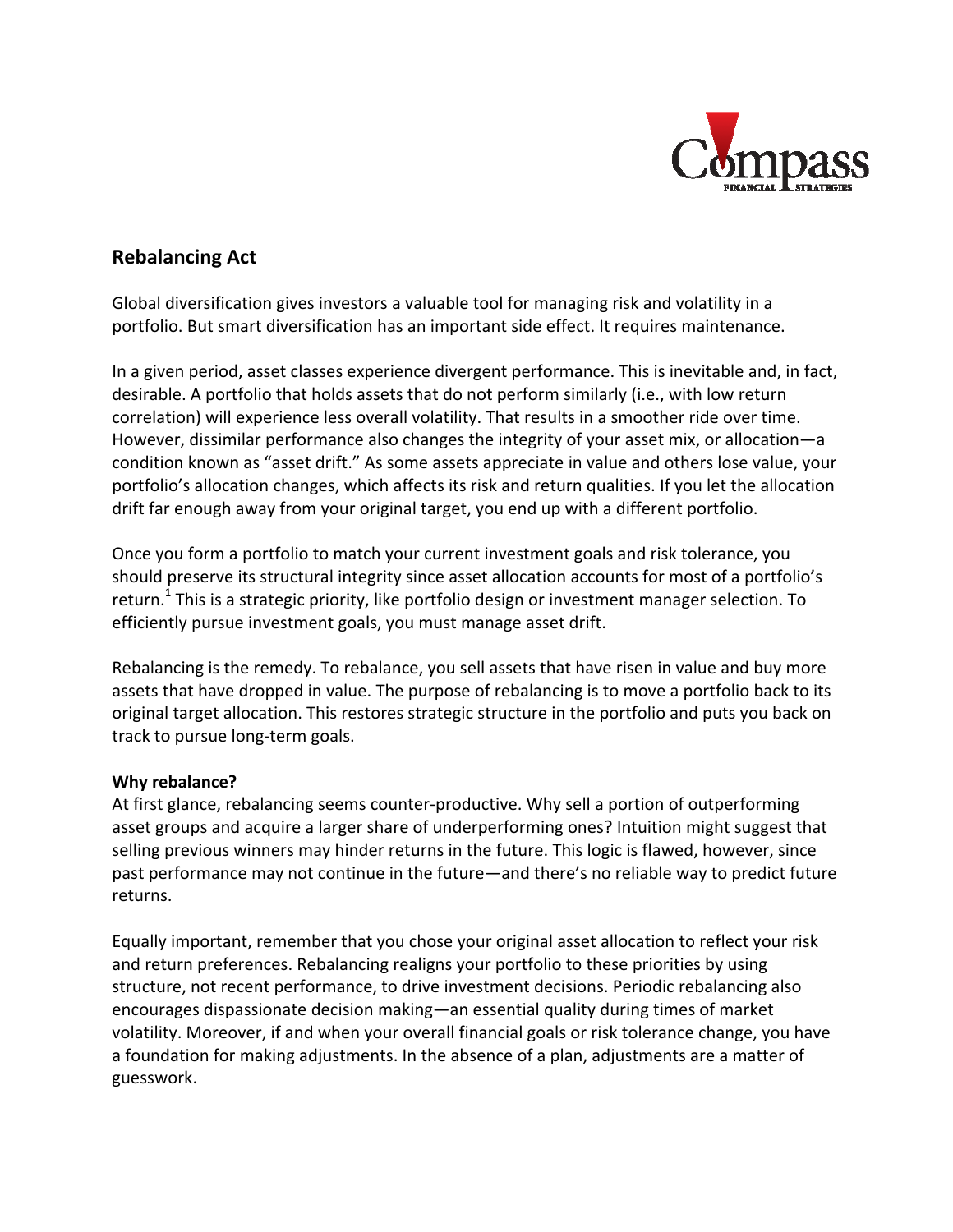### **Challenges and decision factors**

In the real world, portfolio allocations are usually complex, incorporating not only fixed income and equity, but also the multiple asset groups within equity investing. The more complex a portfolio's allocation, the greater is the need for maintenance.

Determining when and how to effectively rebalance requires careful monitoring of performance and awareness of your tax status, cash flow, financial goals, and risk tolerance. Rebalancing also incurs transaction fees and potential capital gains in taxable accounts. Thus, while there are good reasons to rebalance, the benefits must outweigh the costs.

Given these challenges, a practical rebalancing approach will establish asset drift triggering points while leaving enough flexibility to manage costs effectively.

Defining triggering points helps investors decide *when* to rebalance. Most experts recommend rebalancing when asset group weightings move outside a specified range of their target allocations. This may be widely defined according to stock‐bond mix, or more appropriately, according to a percentage drift away from target weightings for categories like small cap stocks, international stocks, and the like.

While rebalancing costs are unavoidable, several strategies can help minimize the impact:

- Rebalance with new cash. Rather than selling over-weighted assets that have appreciated, use new cash to buy more under‐weighted assets. This reduces transaction costs and the tax consequences of selling assets.
- Whenever possible, rebalance in the tax-deferred or tax-exempt accounts where capital gains are not realized.
- **Incorporate tax management within taxable accounts, such as cost basis management,** strategic loss harvesting, dividend management, gain/loss matching, and similar considerations.
- Implement an integrated portfolio strategy. Rather than maintaining rigid barriers between component asset classes and accounts, manage the portfolio as a whole.

Rebalancing incurs real costs that can detract from returns. We can help investors define ranges within which investment components can acceptably drift, and adopt cost-saving strategies during rebalancing, paying particular attention to tax‐sensitive transactions. In helping our clients rebalance, we strive to develop a structured plan that remains flexible to each individual's unique blend of goals, risk tolerances, cash flow, and tax status.

No one knows where the capital markets will go—and that's the point. In an uncertain world, investors should have a well‐defined, globally diversified strategy and manage their portfolio to implement it over time. Rebalancing is a crucial tool in this effort.